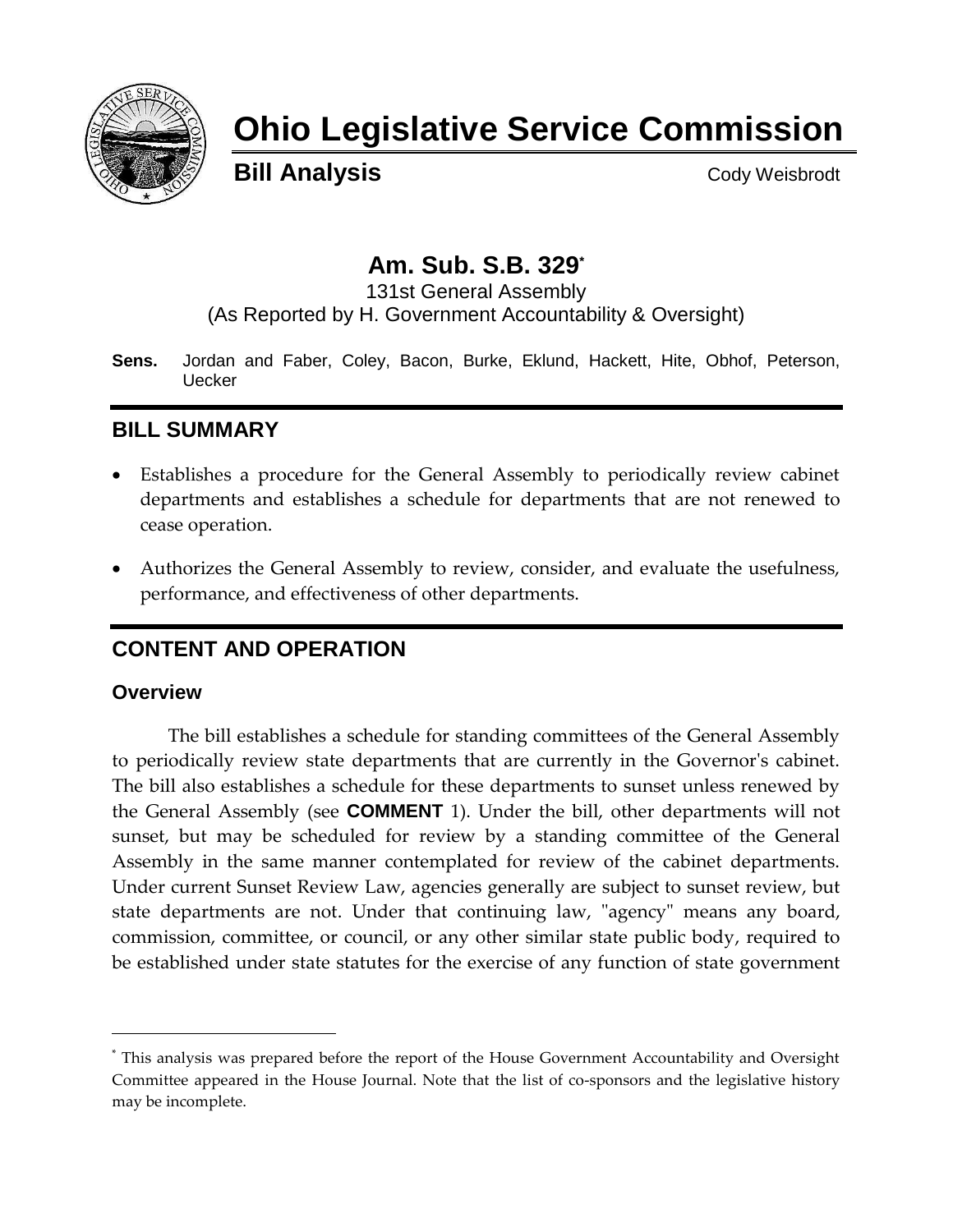and to which members are appointed or elected. But certain agencies are specifically exempt from sunset review. 1

#### **Review of cabinet departments**

Under the bill, the departments enumerated below must periodically be reviewed by the General Assembly and, unless renewed must cease to operate according to the outlined schedule. If the General Assembly does not renew a department that is scheduled to be reviewed and the department is not otherwise renewed before the department's expiration date, the department must wind up operations, <sup>2</sup> during the two-year period before the department's expiration date, and must suspend all operations at midnight on the day after the expiration date.<sup>3</sup>

The following departments must be reviewed during each even-numbered general assembly, and expire at the end of December 31 of the second year of the subsequent odd-numbered general assembly, unless the department is renewed:<sup>4</sup>

- (1) The Office of Budget and Management;
- (2) The Department of Administrative Services;
- (3) The Department of Agriculture;
- (4) The Department of Health;
- (5) The Department of Public Safety;
- (6) The Department of Developmental Disabilities;
- (7) The Development Services Agency;
- (8) The Department of Rehabilitation and Correction;
- (9) The Department of Aging;
- (10) The Department of Medicaid;

 $\overline{a}$ 

 $1$  R.C. 101.82(A), not in the bill.

 $2$  R.C. 126.29, not in the bill, outlines certain procedures a state agency must follow when terminating operations.

<sup>3</sup> R.C. 101.88(A).

 $^{4}$  R.C. 101.88(B).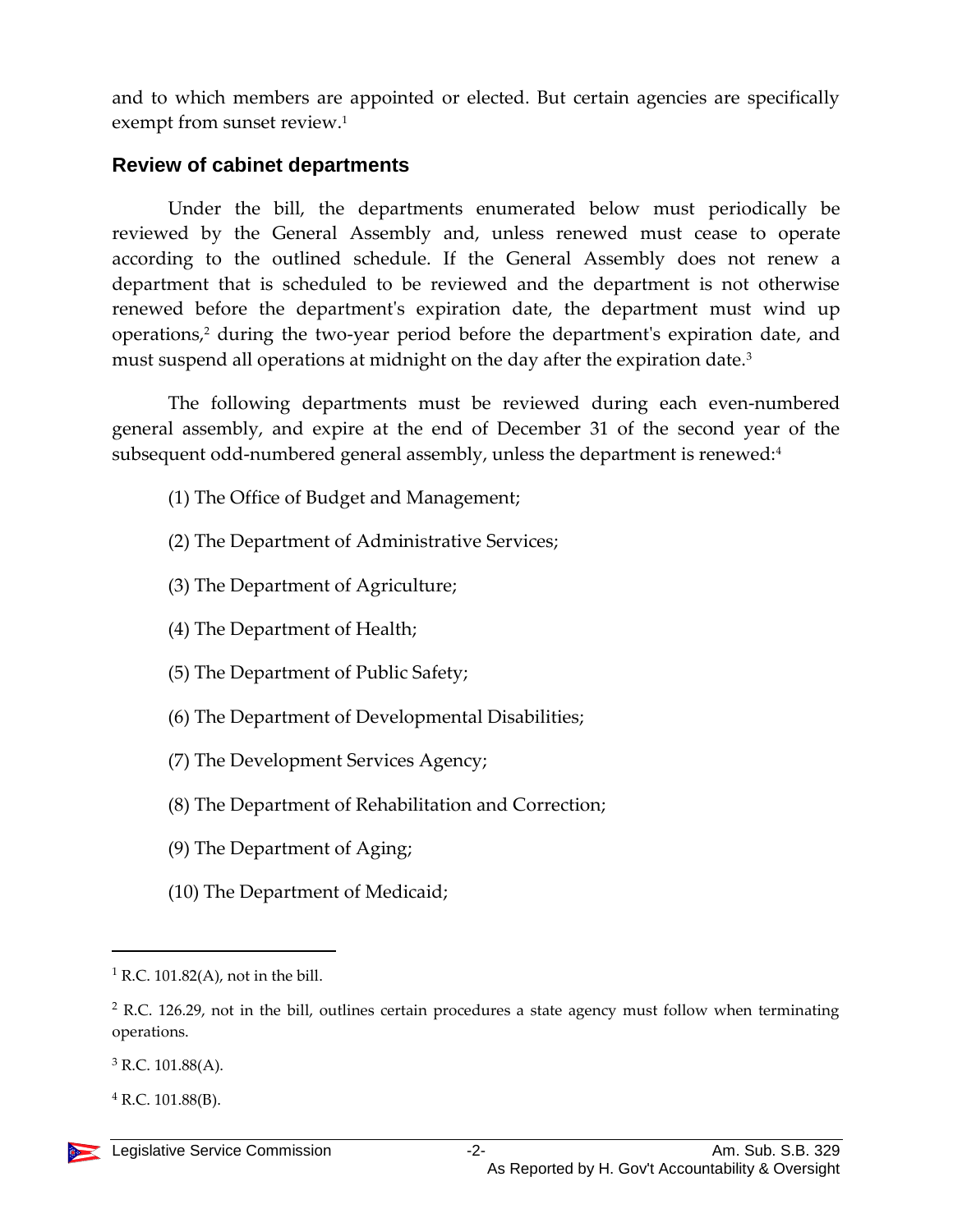- (11) The Office of the Adjutant General; and
- (12) The Department of Higher Education.

The following departments must be reviewed during each odd-numbered general assembly, and expire at the end of December 31 of the second year of the subsequent even-numbered general assembly, unless the department is renewed:<sup>5</sup>

- (1) The Department of Commerce;
- (2) The Department of Transportation;
- (3) The Department of Natural Resources;
- (4) The Department of Job and Family Services;
- (5) The Department of Mental Health and Addiction Services;
- (6) The Department of Insurance;
- (7) The Department of Youth Services;
- (8) The Environmental Protection Agency;
- (9) The Department of Veterans Services;
- (10) The Office of Health Transformation;
- (11) The Public Utilities Commission;
- (12) The Department of Taxation; and
- (13) The Bureau of Workers' Compensation. (See **COMMENT** 2.)

# **Review of other departments**

Under the bill, a department that is not specifically enumerated and scheduled to be reviewed is not subject to automatic expiration. But the bill authorizes the President of the Senate and the Speaker of the House of Representatives to direct a standing committee of the Senate and of the House of Representatives, respectively, to hold hearings to receive the testimony of the public and of the chief executive officer of the

 $5$  R.C. 101.88(C).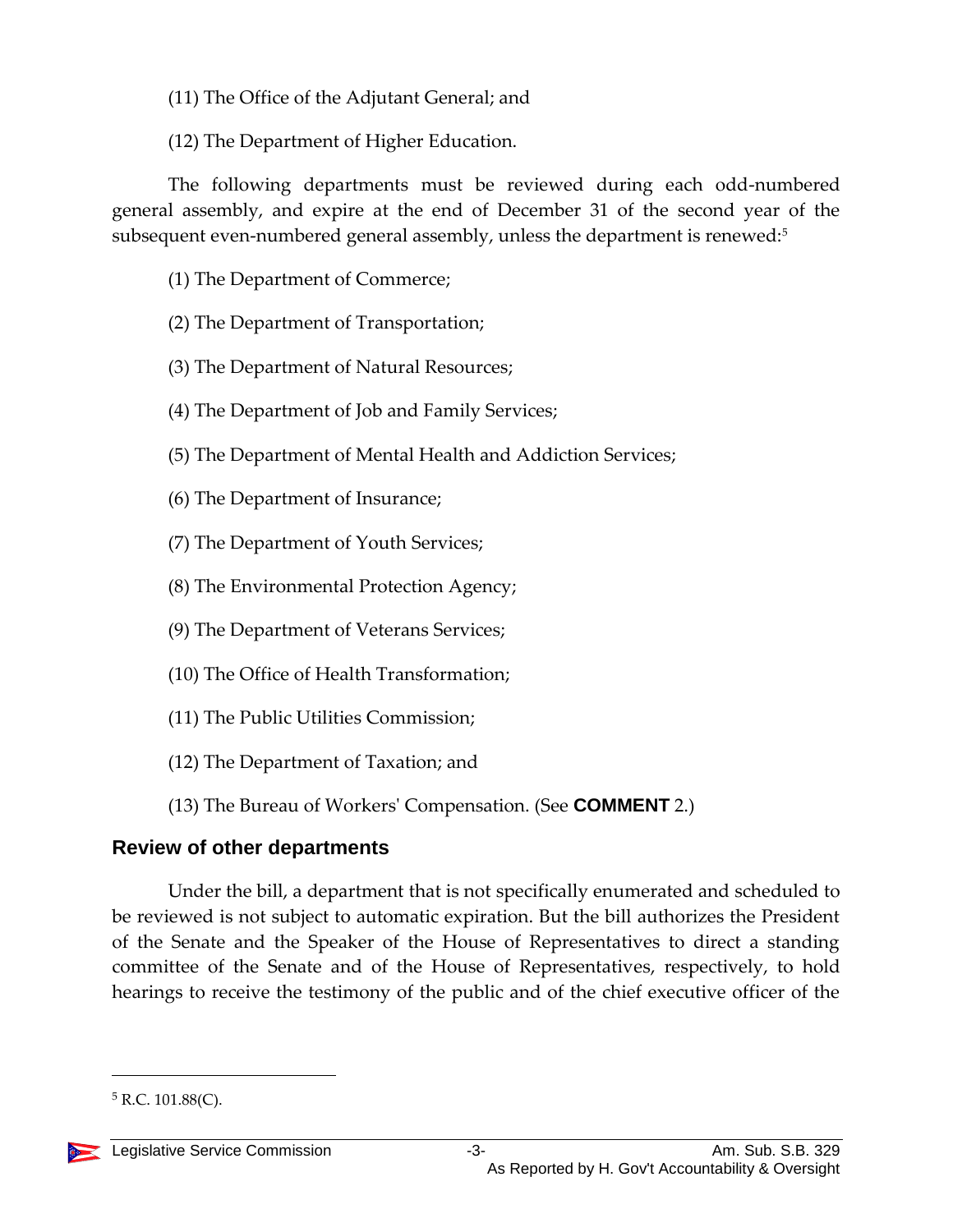department and otherwise to review, consider, and evaluate the usefulness, performance, and effectiveness of the department.<sup>6</sup>

#### **Method for renewal**

Under the bill, a department may be renewed by passage of a bill that continues the statutes creating and empowering the department. The bill further clarifies that amendment of a statute creating and empowering a department that is subject to review that is amended between the time the department was last reviewed and the time it is next scheduled to be reviewed does not change the department's next scheduled review date. A department's next scheduled review date changes only if the amendment expressly so provides.<sup>7</sup>

#### **Review procedure**

The bill requires that, not later than three months after a general assembly starts during which a department is scheduled to be reviewed, the President of the Senate and the Speaker of the House of Representatives each must direct a standing committee of the Senate and of the House, respectively, to hold hearings to receive testimony of the public and of the chief executive officer of the department. The committees also must review, consider, and evaluate the usefulness, performance, and effectiveness of the department. The President of the Senate and the Speaker of the House may defer a department's review until the next general assembly during which the department is subject to review. The deferral does not prevent the expiration of a department. Under the bill, a department's renewal in accordance with the method outlined in law (see "**Method for renewal**," above), is necessary to continue the statutes creating and empowering the department regardless of whether the department's review has occurred or has been deferred. A department whose review has been deferred must be reviewed, without the option for deferment, during the next general assembly during which the department is subject to review.<sup>8</sup>

Each department that is scheduled for review and each other department that is identified to be reviewed must submit to the standing committee a report that contains all of the following information:<sup>9</sup>

(1) The department's primary purpose and its various goals and objectives;

 $\overline{a}$ 

 $7$  R.C. 101.88(F).

 $9$  R.C. 101.881(C).

 $6$  R.C. 101.881(B).

 $8$  R.C. 101.881(A).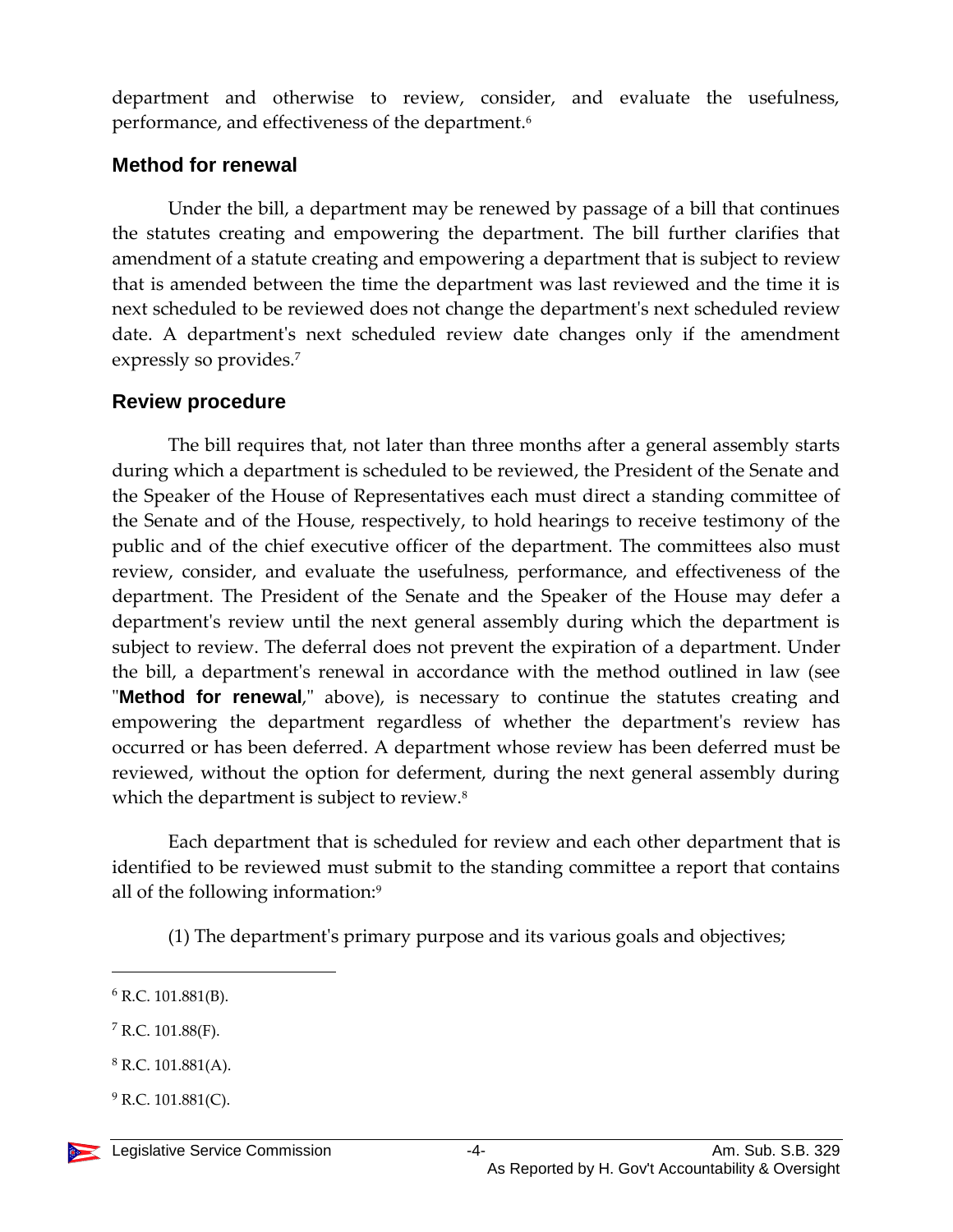(2) The department's past and anticipated workload, the number of staff required to complete that workload, and the department's total number of staff;

(3) The department's past and anticipated budgets and its sources of funding.

Furthermore, the bill sets forth that the department has the burden of demonstrating to the standing committee a public need for its continued existence. In determining whether a department has demonstrated that need, the standing committee must consider, as relevant, all of the following:<sup>10</sup>

(1) Whether or not the public could be protected or served in an alternate or less restrictive manner;

(2) Whether or not the department serves the public interest rather than a specific interest;

(3) Whether or not rules adopted by the department are consistent with the legislative mandate of the department as expressed in the statutes that created and empowered the department;

(4) The extent to which the department's jurisdiction and programs overlap or duplicate those of other departments, the extent to which the department coordinates with those other departments, and the extent to which the department's programs could be consolidated with the programs of other state departments;

(5) Whether or not the department's continuation is necessary to protect the health, safety, or welfare of the public, and if so, whether or not the department's authority is narrowly tailored to protect against present, recognizable, and significant harms to the health, safety, or welfare of the public;

(6) The amount of regulation exercised by the department compared to such regulation, if any, in other states;

(7) Whether or not alternative means or methods can be used to improve efficiency and customer service to assist the department in the performance of its duties;

(8) Whether or not the department's operation has inhibited economic growth, reduced efficiency, or increased the cost of government;

(9) An assessment of the department's authority regarding fees, inspections, enforcement, and penalties;

 $^{10}$  R.C. 101.881(D).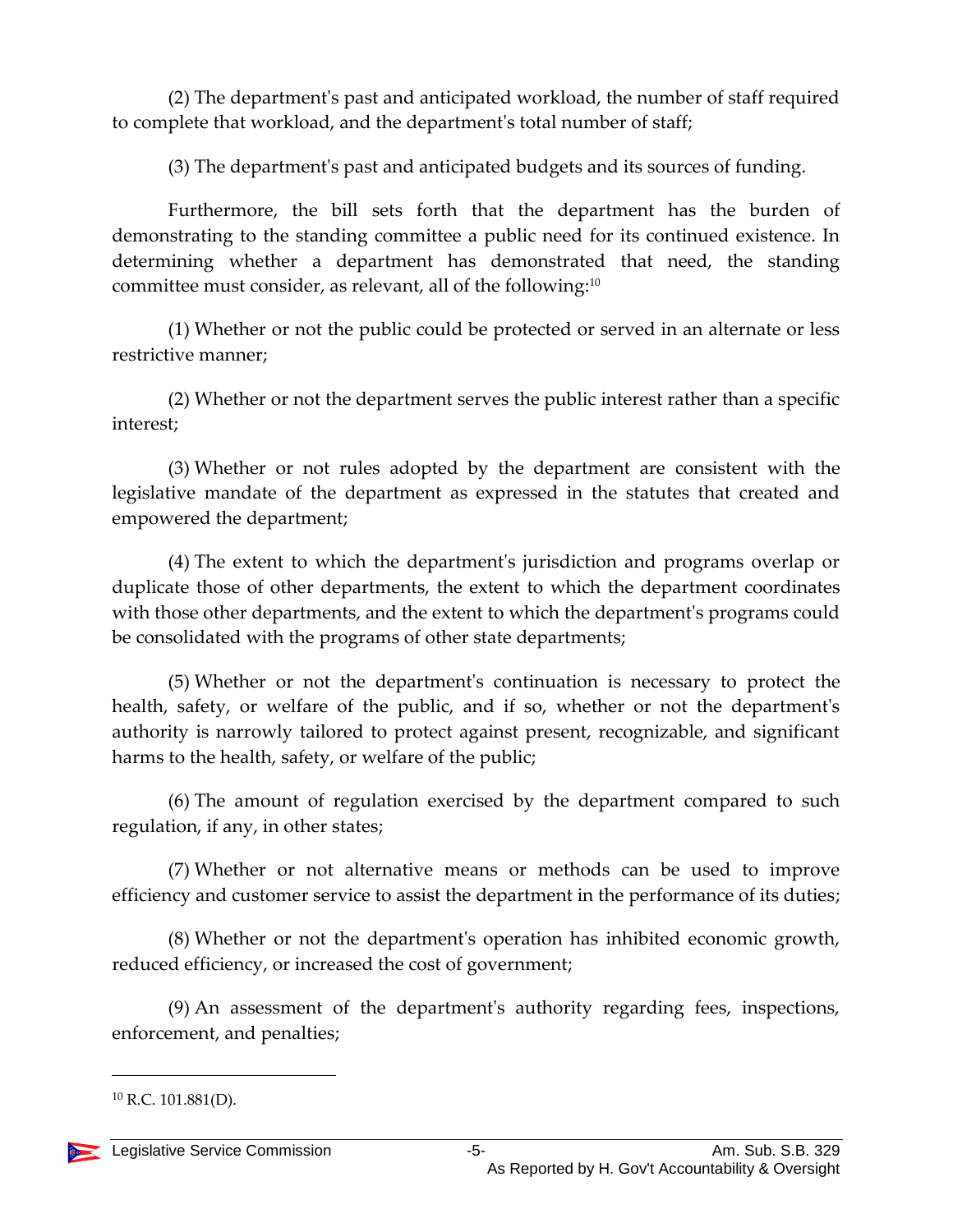(10) The extent to which the department has permitted qualified applicants to serve the public;

(11) The cost-effectiveness of the department in terms of number of employees, services rendered, and administrative costs incurred, both past and present;

(12) Whether or not the department's operation has been impeded or enhanced by existing statutes and procedures and by budgetary, resource, and personnel practices;

(13) Whether the department has recommended statutory changes to the General Assembly that would benefit the public as opposed to the persons regulated by the department, if any, and whether its recommendations and other policies have been adopted and implemented;

(14) Whether the department has required any persons it regulates to report to it the impact of the department rules and decisions on the public as they affect service costs and service delivery;

(15) Whether persons the department regulates, if any, have been required to assess problems in their business operations that affect the public;

(16) Whether the department has encouraged public participation in its rulemaking and decision-making;

(17) The efficiency with which formal public complaints filed with the department have been processed to completion;

(18) Whether the department's programs or services duplicate or overlap those of other departments;

(19) Whether the purpose for which the department was created has been fulfilled, has changed, or no longer exists;

(20) Whether federal law requires that the department be renewed in some form;

(21) An assessment of the department's administrative hearing process if the department has an administrative hearing process;

(22) Changes needed in the department's enabling laws for it to comply with the criteria suggested by the considerations listed.

Furthermore, the bill requires additional considerations in the review of a department that issues a license to practice a trade or profession. Under the bill,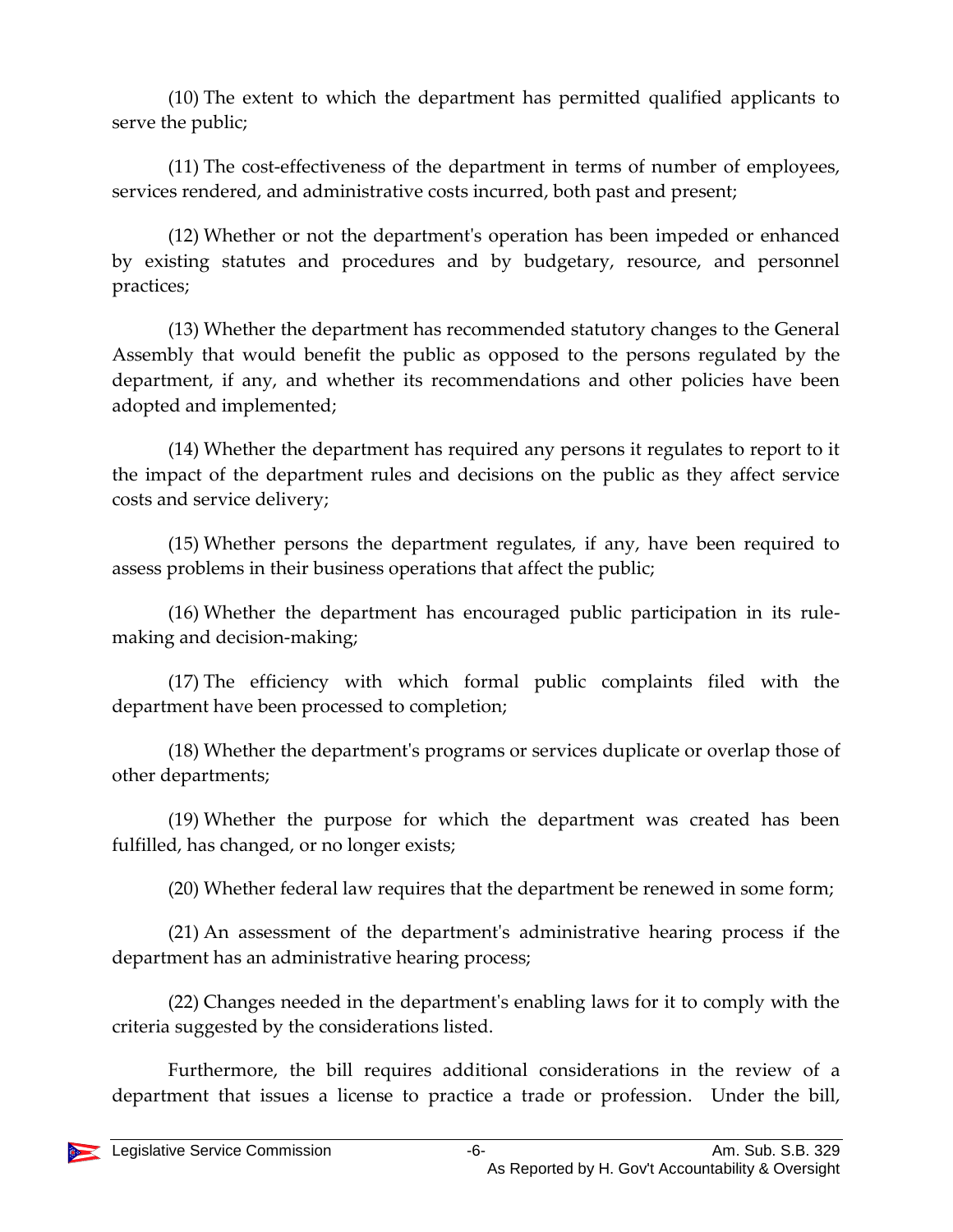"license" means a license certificate, permit, or other authorization issued or conferred by a department or board under which a person may engage in a profession, occupation, or occupational activity. For those departments, the standing committee must also consider all of the following: <sup>11</sup>

(1) Whether the requirement for the license serves a meaningful, defined public interest and provides the least restrictive form of regulation that adequately protects the public interest. Under the bill, a government regulatory requirement is in the public interest if it provides protection from present, recognizable, and significant harms to the health, safety, or welfare of the public. And, "least restrictive form of regulation" means the public policy of relying on one of the following, listed from the least to the most restrictive, as a means of consumer protection: market competition; third-party or consumer-created ratings and reviews; private certification; specific private civil cause of action to remedy consumer harm; actions under the Ohio Consumer Sales Practices Act; regulation of the process of providing the specific goods or services to consumers; inspection; bonding or insurance; registration; government certification; specialty occupational license for medical reimbursement; and occupational license. "Specialty occupational license for medical reimbursement" means a nontransferable authorization in law for an individual to provide identified medical services and qualify for payment or reimbursement from a government agency based on meeting personal qualifications established in law.

(2) The extent to which the objective of licensing may be achieved through market forces, private or industry certification and accreditation programs, or enforcement of other existing laws;

(3) The extent to which licensing ensures that practitioners have occupational skill sets or competencies that correlate with a public interest, and the impact that those criteria have on applicants for a license, particularly those with moderate or low incomes, seeking to enter the occupation or profession; and

(4) The extent to which the requirement for the license stimulates or restricts competition, affects consumer choice, and affects the cost of services.

#### **Expiration**

The bill prohibits the Director of Budget and Management from authorizing the expenditure of any moneys for any department on or after its expiration.

 $^{11}$  R.C. 101.881(E).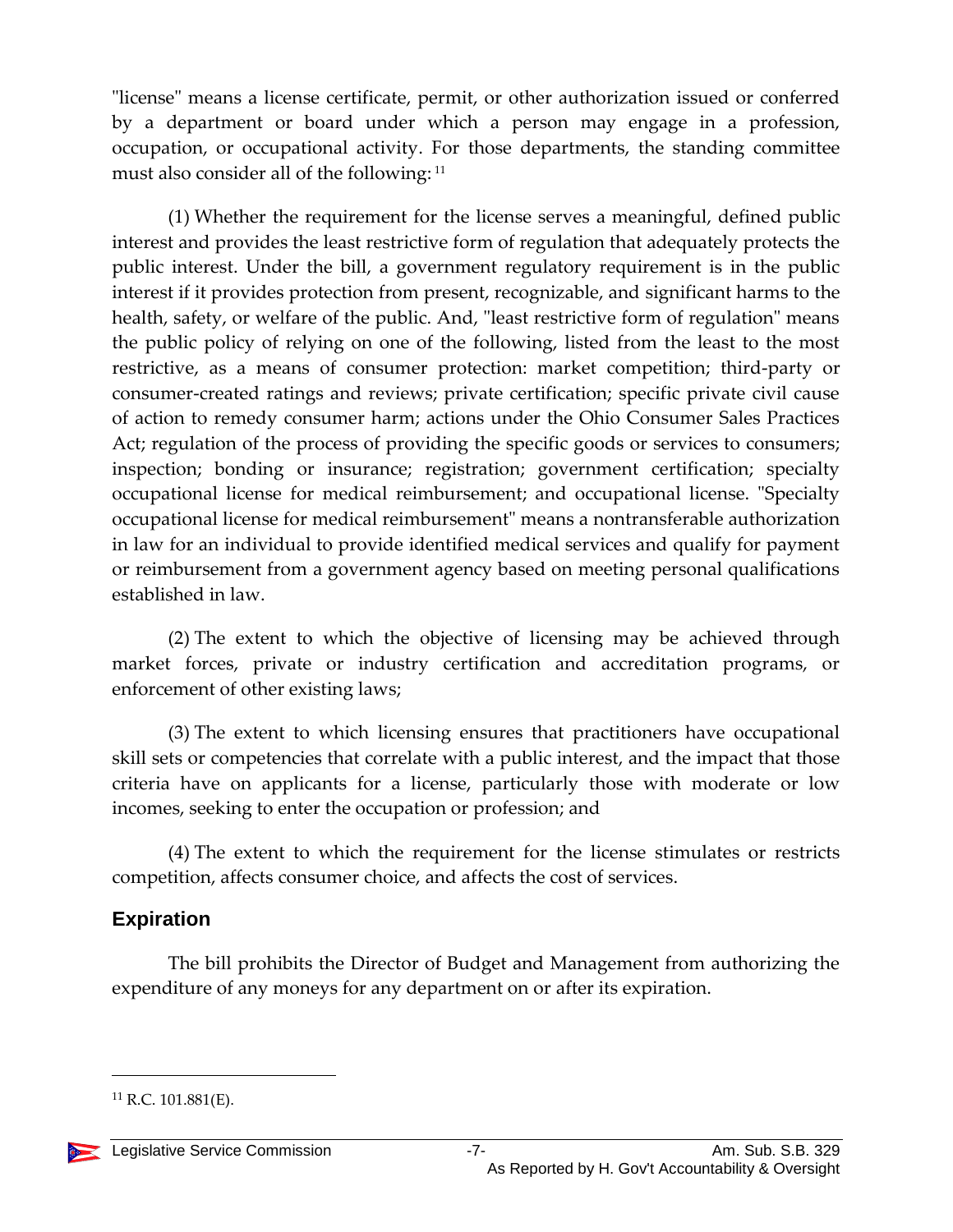The bill permits the General Assembly to provide by law for the orderly, efficient, and expeditious conclusion of a department's business and operation. The department's rules, orders, licenses, contracts, and other actions made, taken, granted, or performed must continue under their terms notwithstanding the department's abolition, unless the law provides otherwise. The General Assembly may provide by law for the temporary or permanent transfer of some or all of a terminated or transferred department's functions and personnel to a successor department, board, or officer.

A department's abolition, termination, or transfer must not cause the termination or dismissal of any claim pending against the department by any person, or any claim pending against any person by the department. Unless the law provides otherwise for the substitution of parties, the Attorney General succeeds the department for any pending claim.<sup>12</sup>

## **Common Sense Initiative Office**

The bill requires the Chief of the Common Sense Initiative Office (CSIO), or the Chief's designee, to appear and testify before the appropriate standing committee with respect to a department being reviewed by the committee. The President of the Senate and the Speaker of the House must notify the Chief when a department is identified to be reviewed by a standing committee. The testimony of the Chief or of the Chief's designee must at least address all of the following: <sup>13</sup>

(1) Whether or not the CSIO has, within the previous five years, received commentary related to the department through the CSIO's comment system;

(2) Whether or not the CSIO has, within the previous five years, received advice from the Small Business Advisory Council with respect to rules of the department; and

(3) Any other information the Chief believes will elucidate the effectiveness and efficiency of the department and in particular the quality of customer service provided by the department.

## **Report of findings and recommendations**

The bill authorizes a standing committee, after the completion of the review of a department, to prepare and publish a report of its findings and recommendations. The standing committee may include in a single report its findings and recommendations

 $12$  R.C. 101.88(D) and (E).

<sup>13</sup> R.C. 101.882.